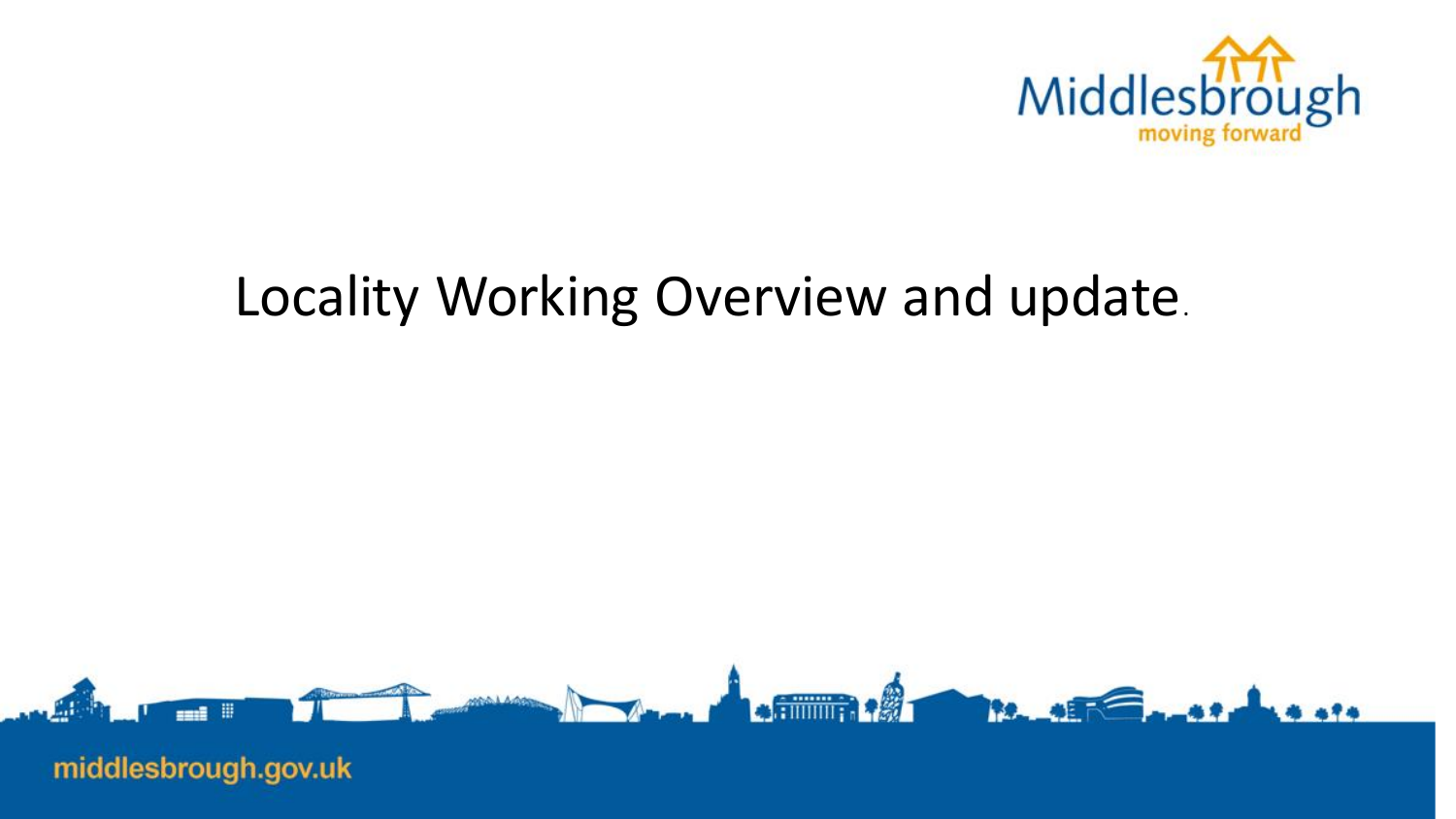

Locality working involves a system change to the current operational delivery model across Council services. It seeks to achieve joined-up systems and reconfigure relationships between statutory organisations, partners and the community. It will involve developing collaborative approaches to address the underlying causes of community problems and build capacity within the community in order for residents to take charge of their own future, to have a strong voice and to build social capital and connections within the community. It was agreed that Locality Working will commence with two pilots in North Ormesby and Newport. The pilot period commenced in April 2020.

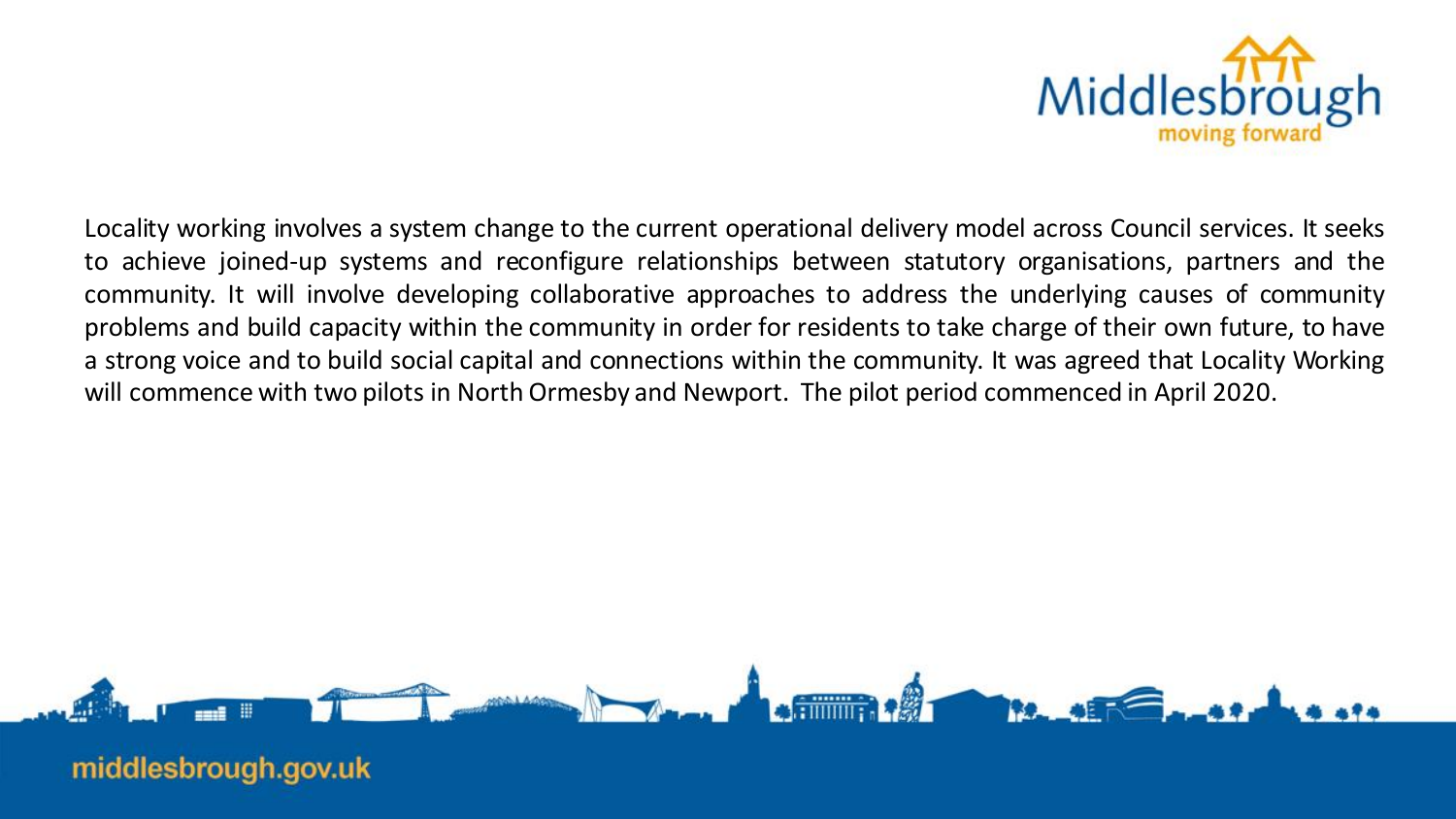

The Newport Ward is the 5th most deprived ward in Middlesbrough moving from the 123rd most deprived ward nationally in 2007 to the 38th most deprived ward in 2015. The North Ormesby Ward is the most deprived ward in Middlesbrough and the 2nd most deprived ward in England. Newport had the 3rd highest number of recorded Racially Motivated crimes with only Central and North Ormesby havingmore. With all three wards havingmore than double the Middlesbrough average per 1,000 population.

In addition, these wards had the highest level of anti social behaviour per 1,000 population in 2018/19.

Newport Ward had the 2<sup>nd</sup> highest rate of female victims of violent crime per 1,000 population in 2018/19 with only North Ormesby having more. When looking at alcohol related hospital admissions to James Cook University Hospital, Newport Ward had the 3rd highest number of admissions in 2018/19 and in the previous year it was 2<sup>nd</sup> highest. When looking at alcohol and substance related ambulance pick-up data, Newport Ward had the 3rd highest level of recorded pick-ups with only North Ormesby and Central having higherlevels.

When looking at incidents reported to Middlesbrough Council in 2019, Newport Ward had the highest number of low level antisocial behaviour and environmental crimes and 2<sup>nd</sup> highest level of fly-tipping.

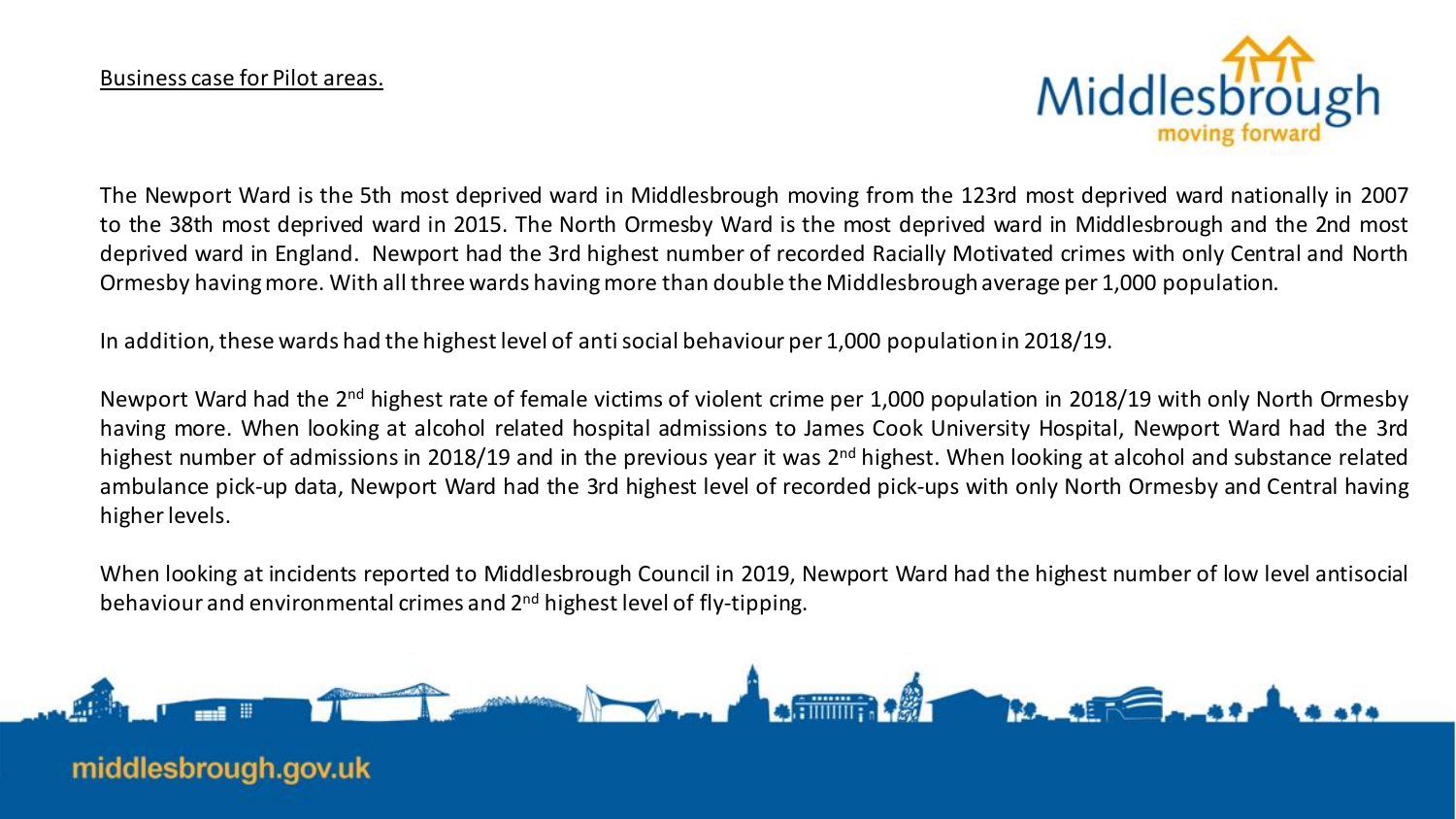

The high level project objectives are as follows:

Healthier population People feel safe Increase satisfaction in environmental standards Improve perception of community cohesion Improve physical appearance of neighbourhood Improve customer experience (Council and partners) Build Community Capacity Improve economic outcomes Better outcomes for children

These are tracked through 7 action plans that are progressed and reviewed through the Locality model. Each action plan has a lead from the Locality model. Sub groups and working groups are established around specific issues i.e. vulnerable adults, environmental issues etc.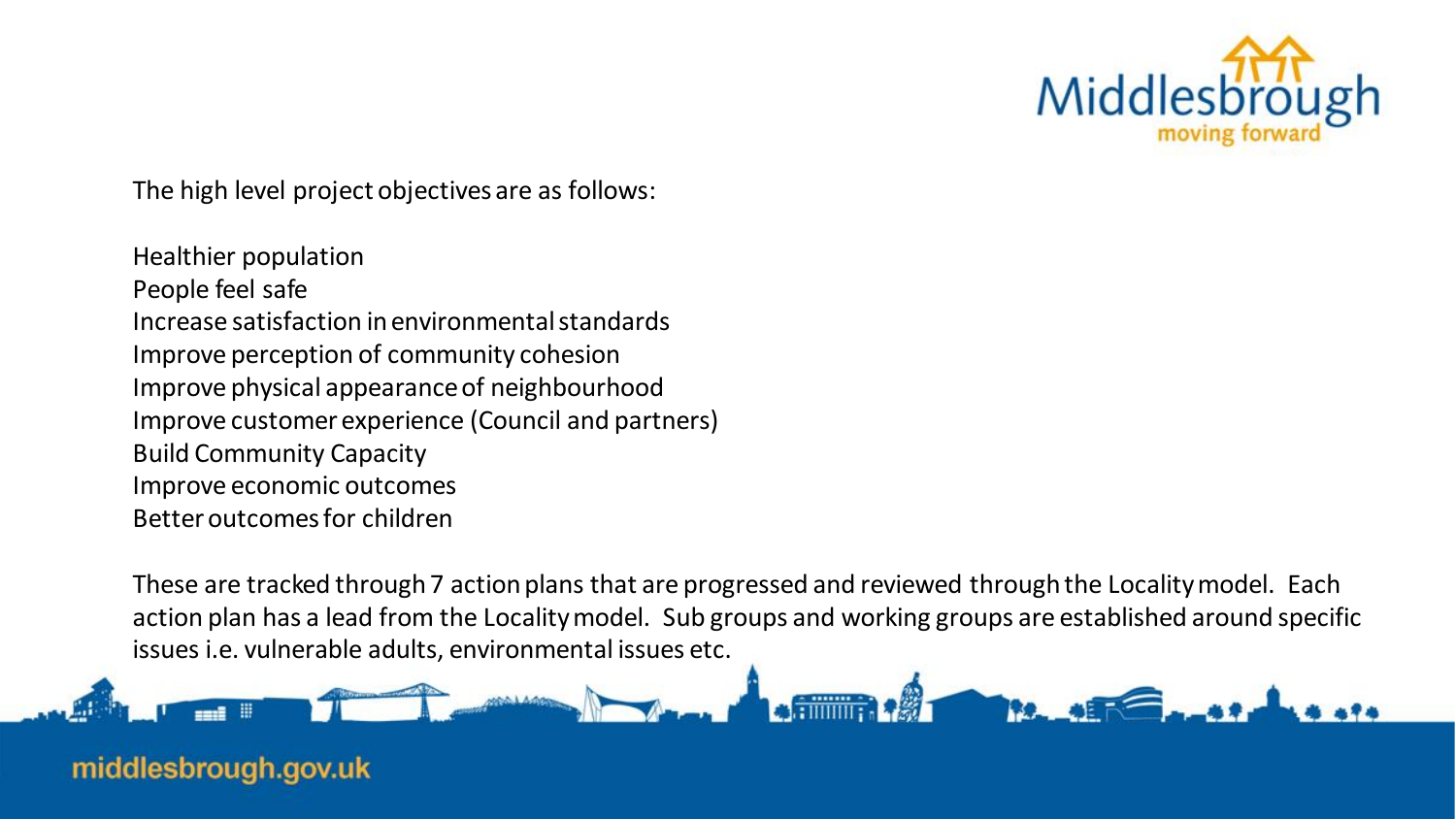#### Benefits and Outcomes and Outcomes.



provide a governance framework and working practices that can be re-used by future integrated working practice

| <b>Benefit</b>                                                                                                                    | Description                                                                                                                                                                                                                                                                                                                                                |
|-----------------------------------------------------------------------------------------------------------------------------------|------------------------------------------------------------------------------------------------------------------------------------------------------------------------------------------------------------------------------------------------------------------------------------------------------------------------------------------------------------|
| Improved public perception within the 2 localities                                                                                | Improved perception of: Crime, ASB, ability to influence decision making, community cohesion, ability of LA and<br>partners to tackle local issues                                                                                                                                                                                                         |
| Improved outcomes for Children and families                                                                                       | Reduction in the number of LAC.<br>Reduction in the number of children subject to sexual exploitation and criminal exploitation<br>Increased educational attainment                                                                                                                                                                                        |
| Improved physical environment                                                                                                     | Cleaner environmental standards engaging with the community to share responsibility.<br>Reduction in the number of people raising issues that have been reported but not dealt with                                                                                                                                                                        |
| Stronger communities                                                                                                              | Communities that engage and take shared ownership of local issues.                                                                                                                                                                                                                                                                                         |
| Improve user experience                                                                                                           | A single point of contact within the community for the public and professionals will remove time spent navigating<br>services improving user experience.                                                                                                                                                                                                   |
| Right service first time.                                                                                                         | As the pilot areas will provide a single source for coordinating referrals and signposting information.                                                                                                                                                                                                                                                    |
| Having a multifaceted team will encourage the sharing of<br>knowledge and skills and result in an improved customer<br>experience | The pilots will bring together staff from multiple areas across the Council and partners agencies, meaning more<br>knowledge and information will be available to inform decision making on referrals which will lead to efficiency<br>gains.                                                                                                              |
| Utilise all services                                                                                                              | By having access to all services available including voluntary sector, the load will be spread across a wider range of<br>providers easing pressures particularly on social care.                                                                                                                                                                          |
| Support for integrated working                                                                                                    | The pilot will put into practice the key principles of integrated working including relationship building, improved<br>communications, information sharing, pooled budgets, joint planning and management of resources. These will<br>provide a governance framework and working practices that can be re-used by future integrated working<br>initiatives |

in the second stress

middlesbrough.gov.uk

**Sund** 

÷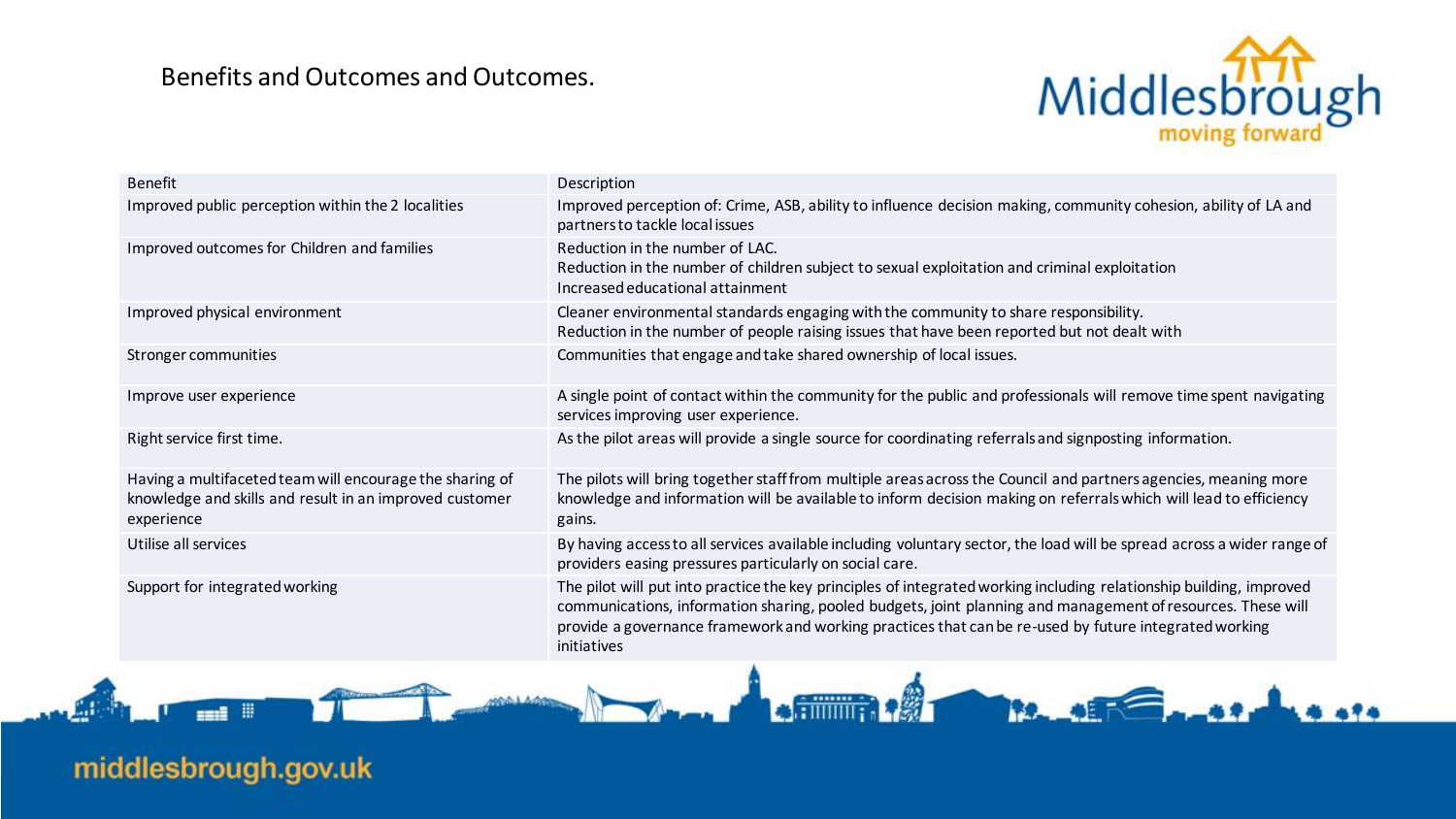### Resource Allocation.

Newport

Environment: 5x Staff, 5 days per week (Existing) Community Safety/SLL: 10.5x Staff (Existing) Education EMAT team: 6 x Staff 5 days per week (Existing) Adult Social Care: 1x Staff equivalent 5 days per week (New) Cleveland Police: 10x Staff, 4x hot desks, 7 days per week (New)

Public Protection: 2x Staff, 5 days per week (New) Revenue and Benefits team: 2x Staff hot desks 2 days per week (New)

Early Help team: 2x Staff 5 days per week (New) Public Health team to include space for commissioned services: 2x Staff 2 days per week (New)

Thirteen Housing (Neighbourhood Manager) 1x Staff, 5 days per week (New)

Children Social Care 2 x Social Workers – 1 from assessment service and 1 from safeguarding service. As cases transition they will be allocated work from the Newport Ward and spend increasing amount of time in the Hub (New) Total number of dedicated staff (some will work shifts i.e.

Police) = **43**



**Filling a + 22** 

Environment: 1x Staff, 5 days per week (Existing) Community Safety/SLL: 7x Staff, 5 days per week (Existing) Education EMAT team: 1x Staff, 5 days per week (Existing) Thirteen Housing / MBC (Neighbourhood Manager) 2x Desk 5 days per week (Existing) Adult Social Care: 1x Staff, 5 days per week (New) Cleveland Police: 1x Staff, 5 days per week – This will be revised as Neighbourhood Policing is re-introduced (New) Public Protection: 2x Staff, 5 days per week (New) Revenue and Benefits team: 2x Staff, 2 days per week (New) Early Help team: 1x Staff, 5 days per week (New) Public Health team to include space for commissioned services: 2x Staff, 2 days per week (New) Children Social Care 3 x Social Workers and 1x Resource Worker(New) Total number of dedicated staff (some will work shifts i.e. Police) = **24**

Middlesbrough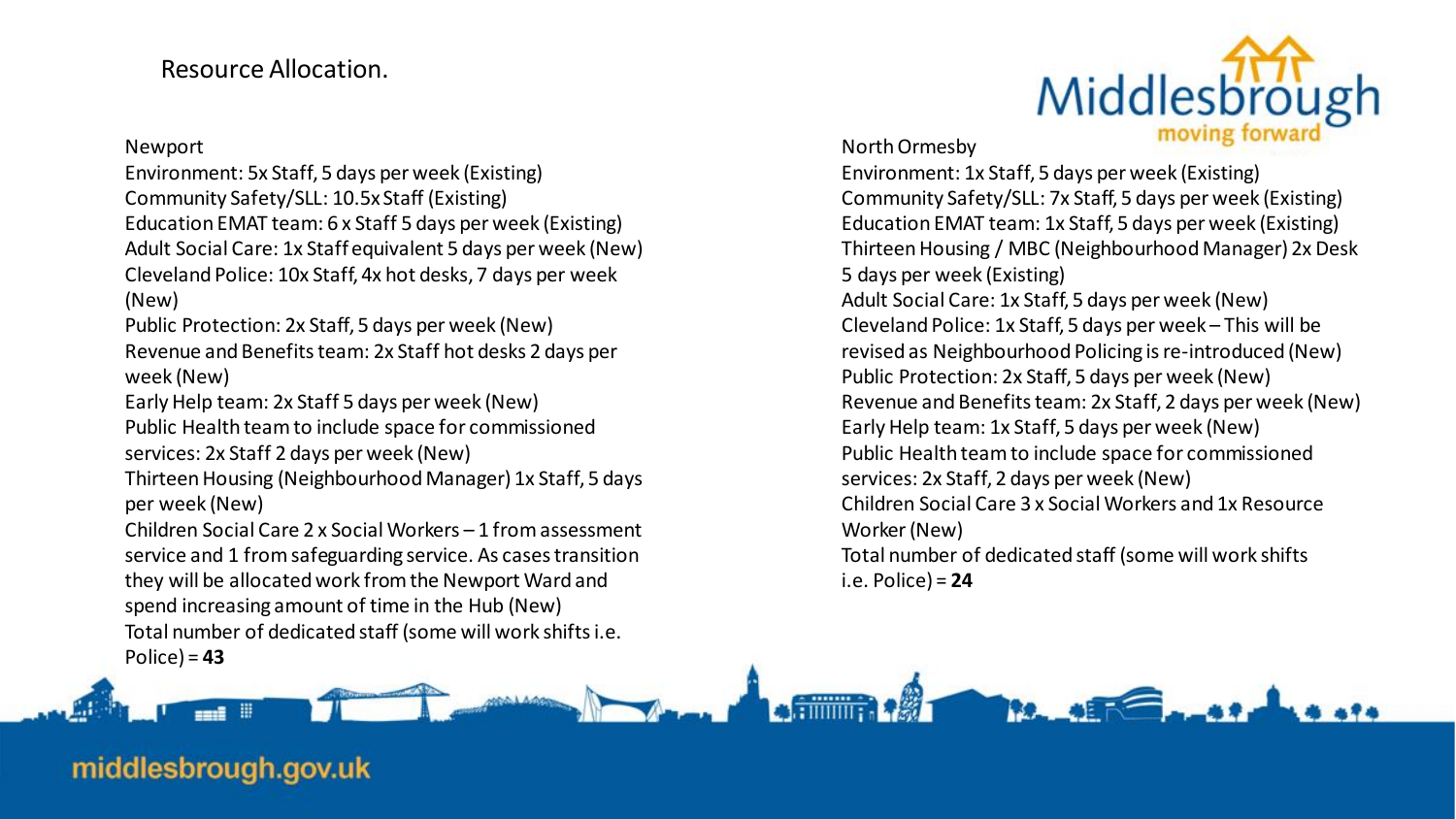Impact on Crime and Anti-social behaviour.



- Allocated resource for both Localities.
- Working groups for specific issues and actions.
- Police led action plan around People feeling safe.
- Dedicated action plan for Drugs and drug related issues.
- Weeks of action and ward specific operations.
- Joint meetings with dedicated officers to assist with diversion, engagement and assistance.
- Community engagement.
- Regular drop in events for Police and Council teams to offer assistance and opportunities for face to face reporting.
- Regular community feedback.
- Increase in high level intervention house closures.
- Increased community intelligence and officer knowledge due to wider team and joint working.

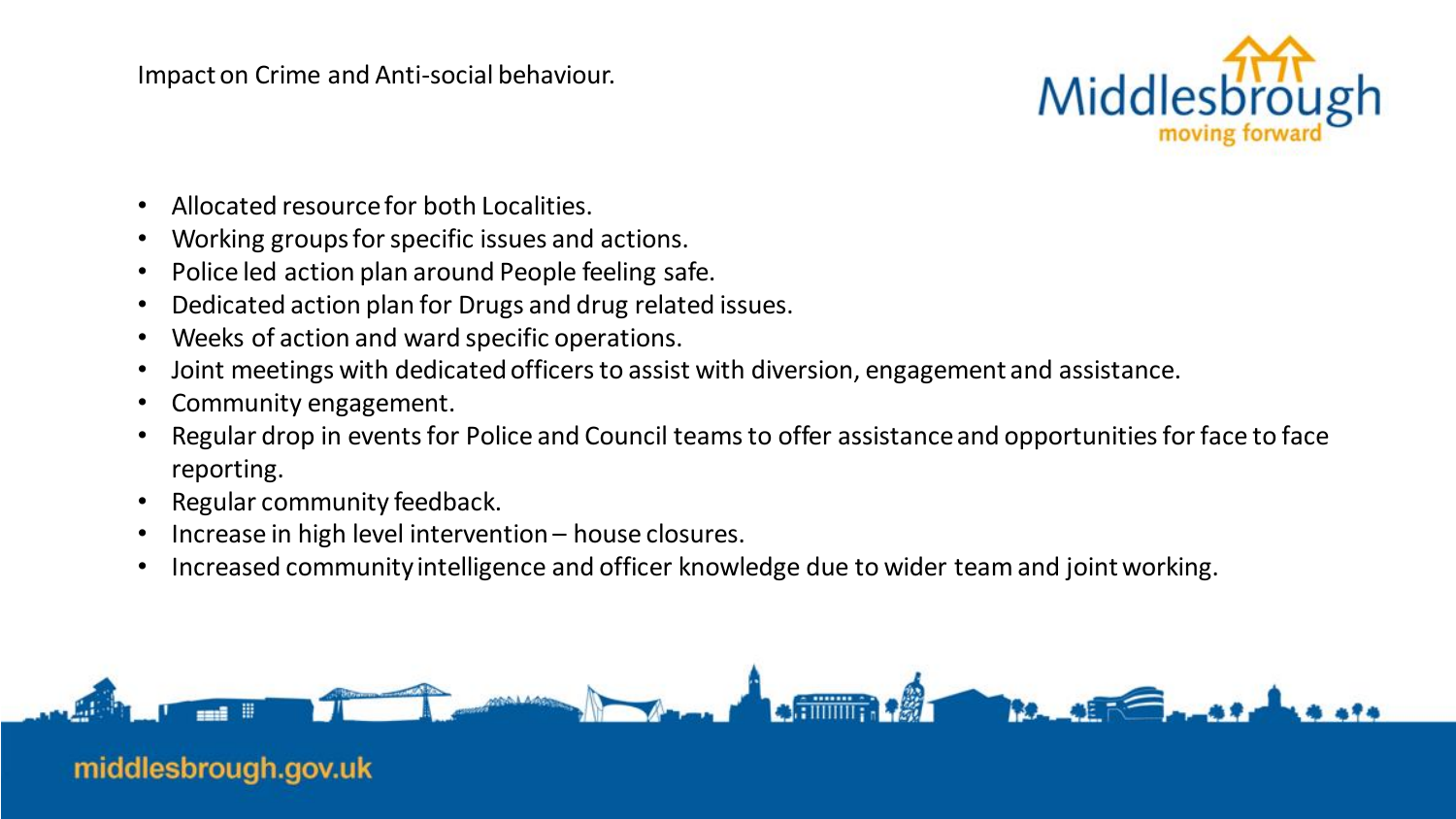Latest Data



#### **Incidents of reported ASB**

|                                           | Q1 20/21Q2  |     | Q <sub>3</sub> | Q4  | Q1 21/22 | Q2 21/22 | Q3 21/22 |
|-------------------------------------------|-------------|-----|----------------|-----|----------|----------|----------|
| <b>Newport</b>                            | 523         | 349 | 374            | 244 | 258      | 232      | 172      |
| North Ormesby                             | 157         | 86  | 122            | 76  | 98       | 106      | 64       |
| <b>Incidents of Police reported crime</b> |             |     |                |     |          |          |          |
|                                           | Q1 20/21Q2  |     | Q <sub>3</sub> | Q4  | Q1 21/22 | Q2 21/22 | Q3 21/22 |
| Newport                                   | 151         | 185 | 177            | 144 | 219      | 196      | 165      |
| North Ormesby                             | 46          | 68  | 60             | 51  | 67       | 65       | 67       |
| <b>Incidents of Public reported crime</b> |             |     |                |     |          |          |          |
|                                           | Q1 20/21 Q2 |     | Q <sub>3</sub> | Q4  | Q1 21/22 | Q2 21/22 | Q3 21/22 |
| Newport                                   | 595         | 694 | 672            | 588 | 685      | 672      | 632      |
| North Ormesby                             | 192         | 214 | 215            | 232 | 244      | 297      | 247      |

The model has also increased information sharing and helped to centre the approach to dealing with high level asb this has resulted in an increase in high level interventions with 9 House Closures, 3 Civil Injunctions and 9 injunction breaches taking place within Newport.**12. 45 Game 11 +FILLER +8**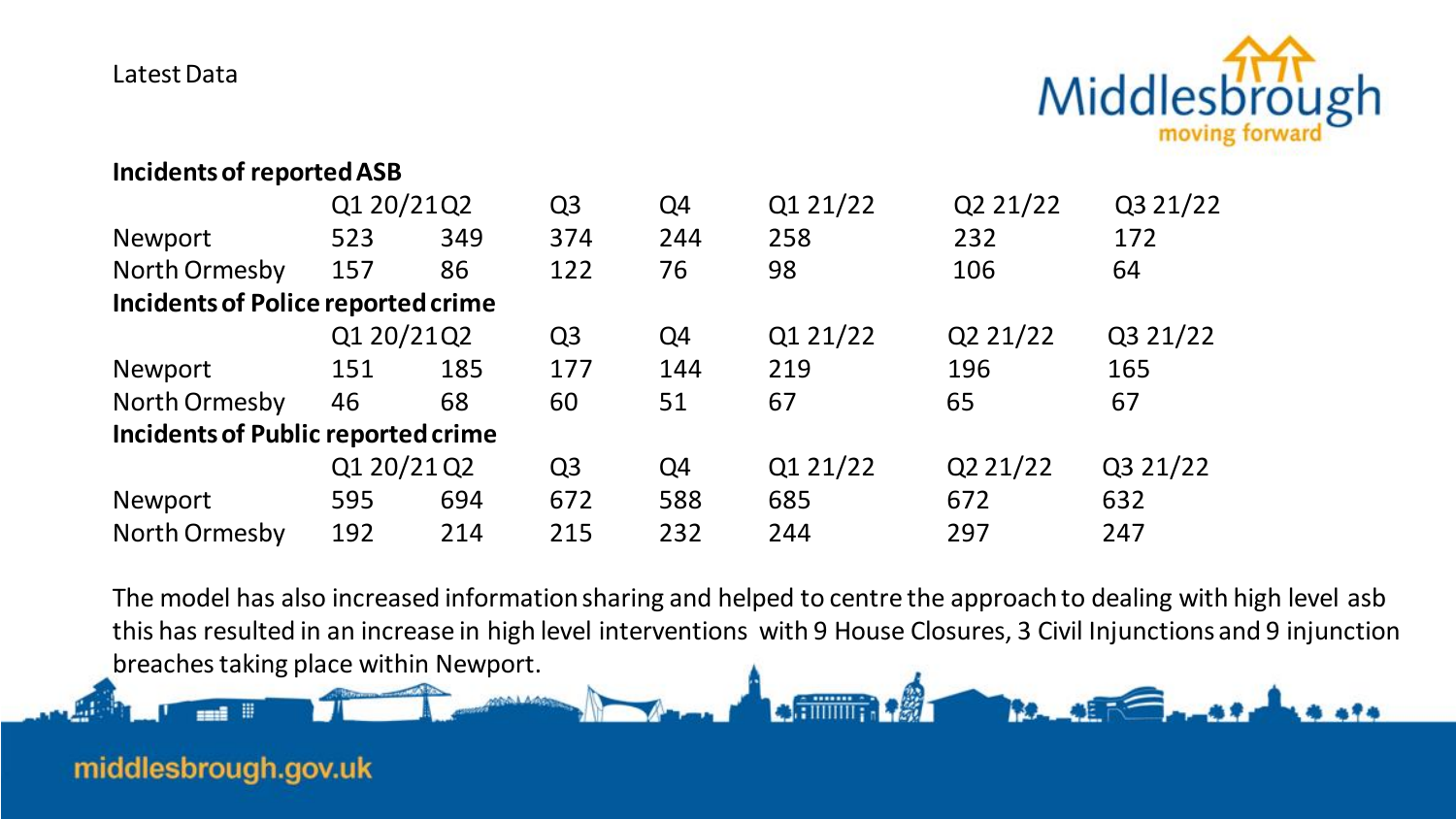

| <b>Feeling that Crime and ASB is improving Newport</b>   |                                                                                                                  |        |  |  |  |  |  |
|----------------------------------------------------------|------------------------------------------------------------------------------------------------------------------|--------|--|--|--|--|--|
|                                                          | * % of individuals indicating measure is a very or fairly big problem, desired outcome percentage decrease.      |        |  |  |  |  |  |
| 80.65%                                                   | 74.19%                                                                                                           | 44.29% |  |  |  |  |  |
|                                                          | Improvement in perception of gang nuisance Newport * % of individuals indicating measure is a very or fairly big |        |  |  |  |  |  |
| problem, desired outcome percentage decrease.            |                                                                                                                  |        |  |  |  |  |  |
| 64.51%                                                   | 70.97%                                                                                                           | 36.91% |  |  |  |  |  |
| Feeling that Crime and ASB is improving North Ormesby    |                                                                                                                  |        |  |  |  |  |  |
| 86.95                                                    | 72.72%                                                                                                           | 74.12% |  |  |  |  |  |
| Improvement in perception of gang nuisance North Ormesby |                                                                                                                  |        |  |  |  |  |  |
| 71.74%                                                   | 75.75%                                                                                                           | 77.14% |  |  |  |  |  |